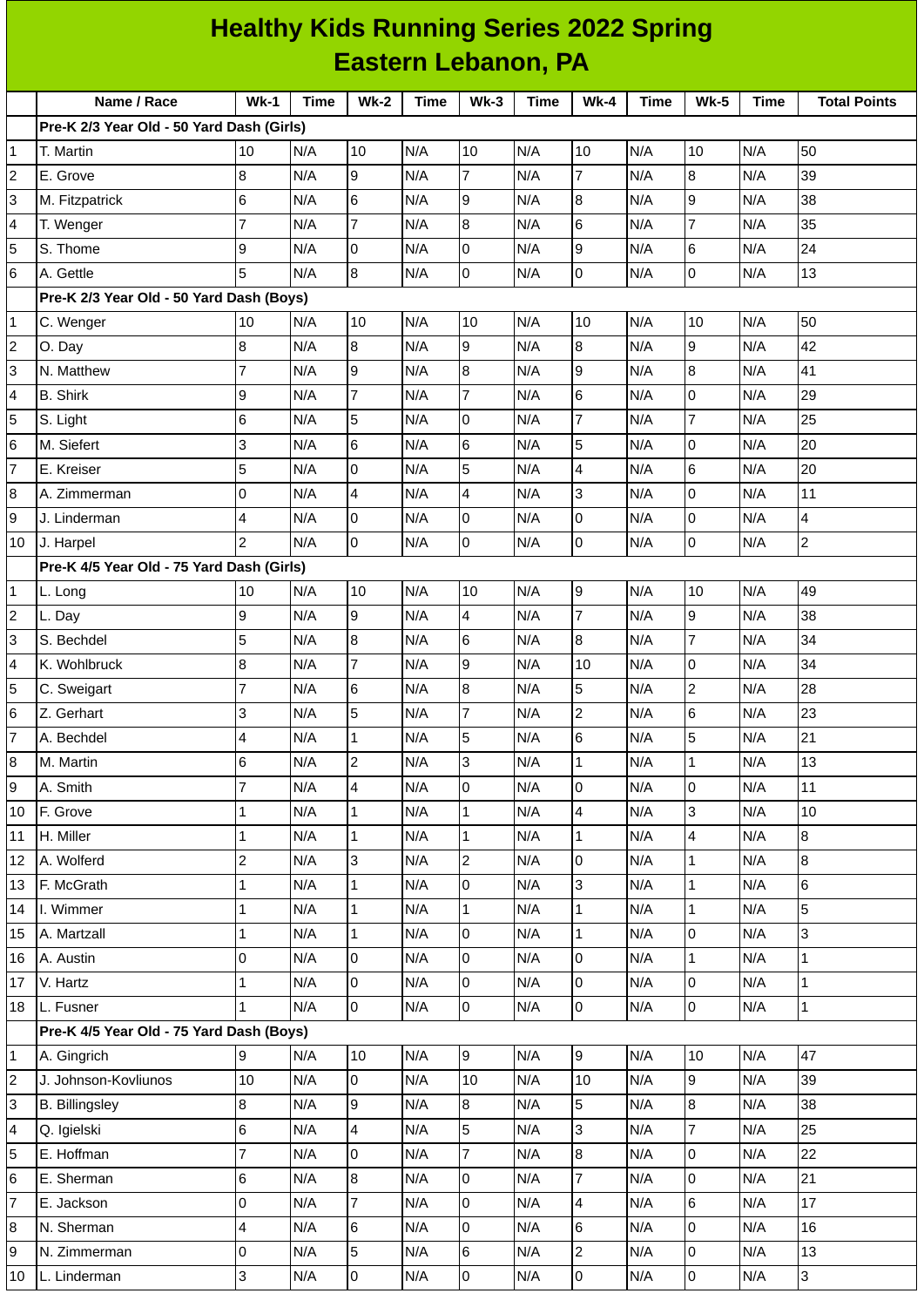## **Healthy Kids Running Series 2022 Spring Eastern Lebanon, PA**

|                | Kindergarten & 1st Grade - 1/4 Mile (Girls) |                 |       |                         |       |                  |       |                |       |                         |       |                |
|----------------|---------------------------------------------|-----------------|-------|-------------------------|-------|------------------|-------|----------------|-------|-------------------------|-------|----------------|
| $\mathbf{1}$   | O. Shirk                                    | 10              | 01:53 | 10                      | 01:45 | 10               | 01:41 | l9             | 01:49 | $\overline{7}$          | 01:54 | 46             |
| $\overline{c}$ | E. Kirkwood                                 | 9               | 01:54 | 8                       | 01:49 | $\overline{7}$   | 01:54 | 8              | 01:50 | 10                      | 01:46 | 42             |
| 3              | E. Cronin                                   | $\overline{7}$  | 01:56 | 9                       | 01:47 | $\bf{8}$         | 01:48 | 10             | 01:47 | 8                       | 01:51 | 42             |
| 4              | K. Sponenberg                               | $\bf{8}$        | 01:55 | $\overline{7}$          | 01:50 | 9                | 01:45 | $\overline{7}$ | 01:51 | 9                       | 01:47 | 40             |
| 5              | J. Thome                                    | 5               | 02:09 | 5                       | 01:59 | $6\phantom{.}6$  | 01:59 | 6              | 01:57 | 5                       | 02:06 | 27             |
| 6              | E. Arndt                                    | $6\overline{6}$ | 02:02 | 6                       | 01:57 | 5                | 02:01 | $\Omega$       | N/A   | $6\overline{6}$         | 01:57 | 23             |
| $\overline{7}$ | <b>B.</b> Trout                             | 3               | 02:27 | $\overline{c}$          | 02:20 | $\overline{4}$   | 02:15 | 5              | 02:19 | $\mathbf 1$             | 02:20 | 15             |
| 8              | L. Diven                                    | $\overline{4}$  | 02:15 | $\overline{\mathbf{4}}$ | 02:13 | 0                | N/A   | 0              | N/A   | $\pmb{4}$               | 02:09 | 12             |
| 9              | E. Cornish                                  | $\overline{c}$  | 02:31 | $\overline{1}$          | 02:35 | $\mathbf{2}$     | 02:28 | 3              | 02:28 | 3                       | 02:13 | 11             |
| 10             | C. Hains                                    | 1               | 02:32 | 3                       | 02:17 | 3                | 02:25 | $\overline{c}$ | 02:50 | $\mathbf{1}$            | 02:21 | 10             |
| 11             | A. Wimmer                                   | 1               | 03:53 | $\mathbf 1$             | 03:57 | $\mathbf 1$      | 02:30 | 4              | 02:24 | $\overline{c}$          | 02:16 | 9              |
| 12             | R. Matthew                                  | $\mathbf{1}$    | 02:37 | $\overline{1}$          | 02:30 | $\mathbf{1}$     | 03:04 | $\mathbf{1}$   | 03:11 | $\mathbf{1}$            | 03:22 | 5              |
|                | Kindergarten & 1st Grade - 1/4 Mile (Boys)  |                 |       |                         |       |                  |       |                |       |                         |       |                |
| 1              | P. Summy                                    | 10              | 01:54 | 10                      | 01:48 | 9                | 01:49 | 10             | 01:47 | $\boldsymbol{9}$        | 01:51 | 48             |
| $\overline{c}$ | C. Adams                                    | $\bf{8}$        | 02:03 | 9                       | 01:50 | 10               | 01:46 | 10             | 01:47 | 10                      | 01:47 | 47             |
| 3              | M. Marinari-Gonzalez                        | 7               | 02:04 | $\, 8$                  | 01:57 | $\bf{8}$         | 01:56 | 8              | 01:54 | 7                       | 01:56 | 38             |
| 4              | Z. Lesher                                   | $\overline{4}$  | 02:13 | $6\phantom{a}$          | 01:59 | 6                | 02:01 | 5              | 02:06 | 9                       | 01:51 | 30             |
| 5              | C. Sponenberg                               | 5               | 02:09 | $\overline{7}$          | 01:58 | 5                | 02:05 | 6              | 02:03 | $\,6$                   | 01:59 | 29             |
| 6              | C. Sarabok                                  | $6\phantom{.}6$ | 02:05 | 0                       | N/A   | 7                | 01:57 | 7              | 01:56 | 5                       | 02:02 | 25             |
| $\overline{7}$ | M. Fitzpatrick                              | 3               | 02:17 | 3                       | 02:13 | 5                | 02:05 | 5              | 02:06 | $\overline{\mathbf{4}}$ | 02:08 | 20             |
| 8              | A. Arndt                                    | $\overline{c}$  | 02:18 | $\overline{\mathbf{4}}$ | 02:09 | 3                | 02:12 | 0              | N/A   | 4                       | 02:08 | 13             |
| 9              | <b>B.</b> Shirk                             | $\mathbf{1}$    | 02:28 | 5                       | 02:04 | $\mathbf{2}$     | 02:15 | 3              | 02:11 | $\mathsf 0$             | N/A   | 11             |
| 10             | T. Fusner                                   | 9               | 01:58 | 0                       | N/A   | $\overline{0}$   | N/A   | 0              | N/A   | $\mathsf 0$             | N/A   | 9              |
| 11             | <b>B.</b> Martzall                          | 1               | 02:35 | $\overline{1}$          | 02:20 | $\overline{0}$   | N/A   | $\overline{c}$ | 02:17 | $\overline{c}$          | 02:27 | 6              |
| 12             | N. Druckenmiller                            | 1               | 02:35 | $\overline{c}$          | 02:14 | 0                | N/A   | 0              | N/A   | $\mathsf 0$             | N/A   | 3              |
| 13             | M. Price                                    | 1               | 02:20 | 0                       | N/A   | l0               | N/A   | 0              | N/A   | $\mathsf 0$             | N/A   | $\mathbf{1}$   |
|                | 2nd & 3rd Grade - 1/2 Mile (Girls)          |                 |       |                         |       |                  |       |                |       |                         |       |                |
| 1              | R. Everhart                                 | 10              | 03:53 | 10                      | 03:52 | 10               | 04:01 | 10             | 03:46 | 10                      | 03:41 | 50             |
| $\overline{c}$ | M. Lester                                   | 9               | 04:01 | 9                       | 03:57 | 9                | 04:05 | 9              | 03:49 | 9                       | 03:46 | 45             |
| 3              | K. Smith                                    | $\bf{8}$        | 04:20 | $\overline{7}$          | 04:26 | 0                | N/A   | 8              | 04:06 | 8                       | 04:02 | 31             |
| 4              | E. Sweigart                                 | $6\phantom{.}6$ | 05:13 | $\,6$                   | 05:06 | $\bf{8}$         | 04:55 | $\overline{4}$ | 04:54 | 6                       | 05:11 | 30             |
| 5              | D. Summy                                    | $\overline{7}$  | 05:12 | $\overline{4}$          | 05:21 | $\overline{7}$   | 05:02 | 5              | 04:53 | 5                       | 05:22 | 28             |
| 6              | Y. Jackson                                  | 5               | 05:30 | 5                       | 05:14 | $\overline{0}$   | N/A   | 6              | 04:46 | $\overline{7}$          | 04:42 | 23             |
| $\overline{7}$ | G. Ness                                     | l0              | N/A   | 8                       | 04:15 | lo.              | N/A   | $\overline{7}$ | 04:39 | $\overline{0}$          | N/A   | 15             |
|                | 2nd & 3rd Grade - 1/2 Mile (Boys)           |                 |       |                         |       |                  |       |                |       |                         |       |                |
| $\mathbf 1$    | T. Bressler                                 | 10              | 03:44 | 10                      | 03:33 | 10               | 03:34 | 10             | 03:37 | 10                      | 03:37 | 50             |
| $\overline{c}$ | C. Cornish                                  | $\bf{8}$        | 03:50 | 9                       | 03:39 | $\boldsymbol{8}$ | 03:43 | 9              | 03:38 | 9                       | 03:46 | 43             |
| 3              | C. Gerhart                                  | $\overline{4}$  | 04:20 | $\overline{7}$          | 03:56 | $\overline{7}$   | 03:53 | 5              | 04:07 | $\boldsymbol{8}$        | 03:50 | 31             |
| 4              | <b>B.</b> Manbeck                           | 5               | 04:09 | 6                       | 04:00 | $\overline{7}$   | 03:53 | $\overline{7}$ | 03:47 | $6\phantom{.}6$         | 03:53 | 31             |
| 5              | O. Kirkwood                                 | 9               | 03:49 | 8                       | 03:40 | O                | N/A   | 6              | 03:57 | $\overline{7}$          | 03:52 | 30             |
| 6              | J. Shanaman                                 | $\overline{7}$  | 03:58 | $6\phantom{a}$          | 04:00 | 9                | 03:41 | 8              | 03:42 | $\mathsf 0$             | N/A   | 30             |
| $\overline{7}$ | <b>B.</b> Marquez                           | 3               | 04:28 | $\overline{4}$          | 04:23 | $\overline{c}$   | 04:42 | $\overline{4}$ | 04:14 | 5                       | 04:33 | 18             |
| 8              | E. Hoffman                                  | $6\phantom{.}6$ | 04:05 | 0                       | N/A   | 4                | 04:13 | 3              | 04:17 | 0                       | N/A   | 13             |
| 9              | L. Cummings                                 | 1               | 04:50 | 3                       | 04:35 | 5                | 04:07 | $\overline{c}$ | 04:22 | $\mathbf{1}$            | 09:30 | 12             |
| 10             | P. Sarabok                                  | 2               | 04:43 | 0                       | N/A   | 3                | 04:27 | $\mathbf{1}$   | 04:30 | 3                       | 04:54 | $\overline{9}$ |
| $11\,$         | M. Long                                     | 1               | 05:00 | $\mathbf{1}$            | 05:03 | $\mathbf 1$      | 04:44 | 1              | 04:28 | $\overline{4}$          | 04:43 | 8              |
| 12             | B. Day                                      | 1               | 04:44 | $\overline{c}$          | 04:59 | $\mathbf{1}$     | 05:01 | $\mathbf{1}$   | 07:41 | $\overline{c}$          | 05:25 | $\overline{7}$ |
| 13             | M. Ressler                                  | $\mathbf 1$     | 06:35 | 1                       | 06:17 | $\mathbf{1}$     | 05:49 | $\overline{0}$ | N/A   | $\mathbf{1}$            | 05:57 | $\overline{4}$ |